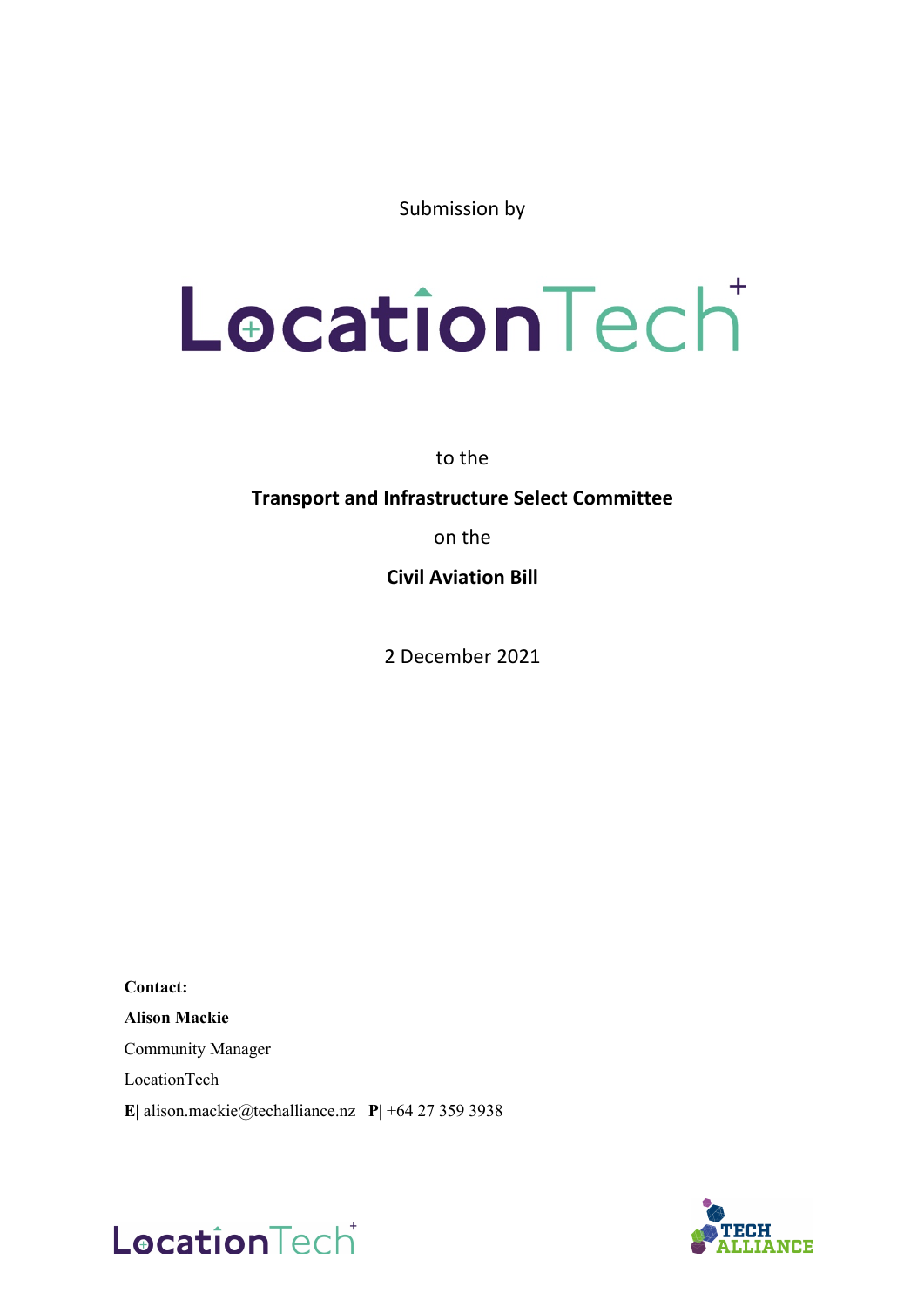# LocationTecht

#### 2 December 2021

#### **Delivered to:**

Members of Parliament Transport and Infrastructure Committee Parliament Buildings WELLINGTON 6160

## **LocationTech Submission – Civil Aviation Bill**

#### **SUMMARY:**

- 1. LocationTech thanks the Transport and Infrastructure Committee for the opportunity to submit on the proposed Civil Aviation Bill. This submission is in response to sections in respect to regulations and policy changes for remotely piloted or autonomous aircraft, and airport regulation.
- 2. In response to the proposed bill, LocationTech are pleased that the Transport and Infrastructure Committee are considering to repeal and replace the Civil Aviation Act 1990, and the Airport Authorities Act 1966 with a single, modern statute. LocationTech agree that the proposed bill sets out its intent to provide a platform for safety, security, and economic regulation of civil aviation.
- 3. LocationTech is happy to engage further with the committee to discuss our submission in detail and provide further assistance.

#### **BACKGROUND:**

- 4. LocationTech is a member of the New Zealand Tech Alliance. Tech Alliance is a group of independent technology associations from across New Zealand, that work together with a common purpose to connect, promote, and advance technology ecosystems in New Zealand to create a prosperous digital nation.
- 5. LocationTech is an association of organisations and individuals that represent the industries that utilise location (spatial) technology and intelligence. Our mission is to develop a strong voice for location technology and intelligence, to ensure the industry and government are aware and ready to adapt, change and take advantage of new technological opportunities.

#### **COMMENT:**

- 6. LocationTech support the Civil Aviation Bill proposed by the Transport and Infrastructure Committee.
- 7. This submission is in response to sections in respect to regulations and policy changes for remotely piloted or autonomous aircraft, and airport regulation.

#### *Comments and suggestions regarding Remotely Piloted or Autonomous Aircraft:*

- 8. LocationTech support the inclusion of incorporating amendments that relate to emerging technologies, including remotely piloted or autonomous aircrafts. Both the 1966 and 1990 acts are out of date and need to recognise the progression in technology, as well as account for future emerging technologies.
- 9. However, the proposed bill does not provide sufficient understanding or real-use cases of remotely piloted and/or autonomous aircrafts, nor the advice or research that supports the proposed regulations.